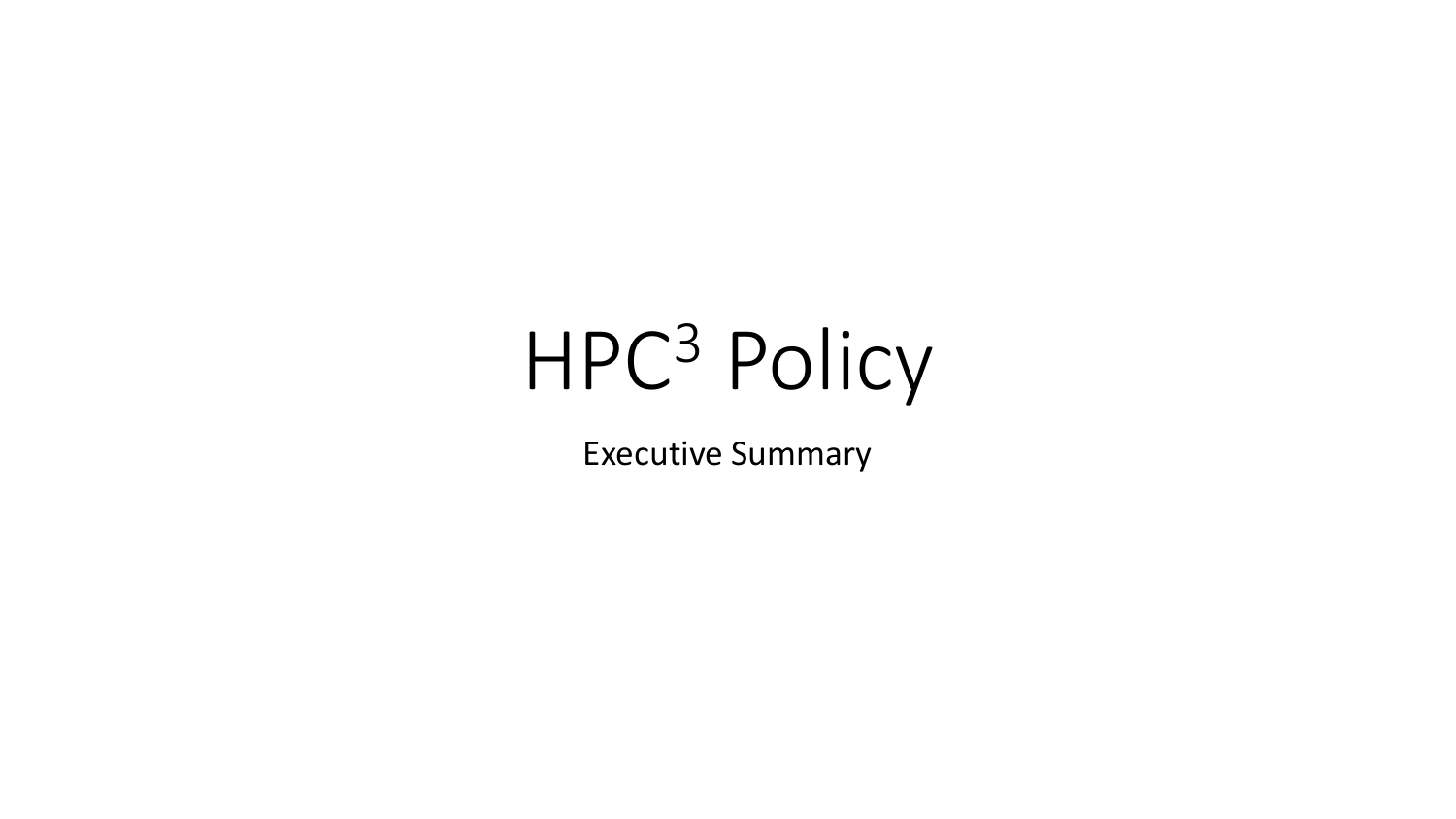#### Some background

- HPC and GreenPlanet catalyzed shared computing at UCI
- HPC survey indicated importance to faculty for research, overall utility *and room for improvement*
- Scalability of HPC has reached limitations in that every owner is given a different queue
	- 70+ queues (submission points) are time consuming to manage. Confusing to use
	- Some queues have long waits, others are sporadically used (missing opportunity to share unused resource and reduce wait times)
- Recent MRI award coupled with UCI Campus investment provides an opportunity to adjust shared computing and improve upon the existing cluster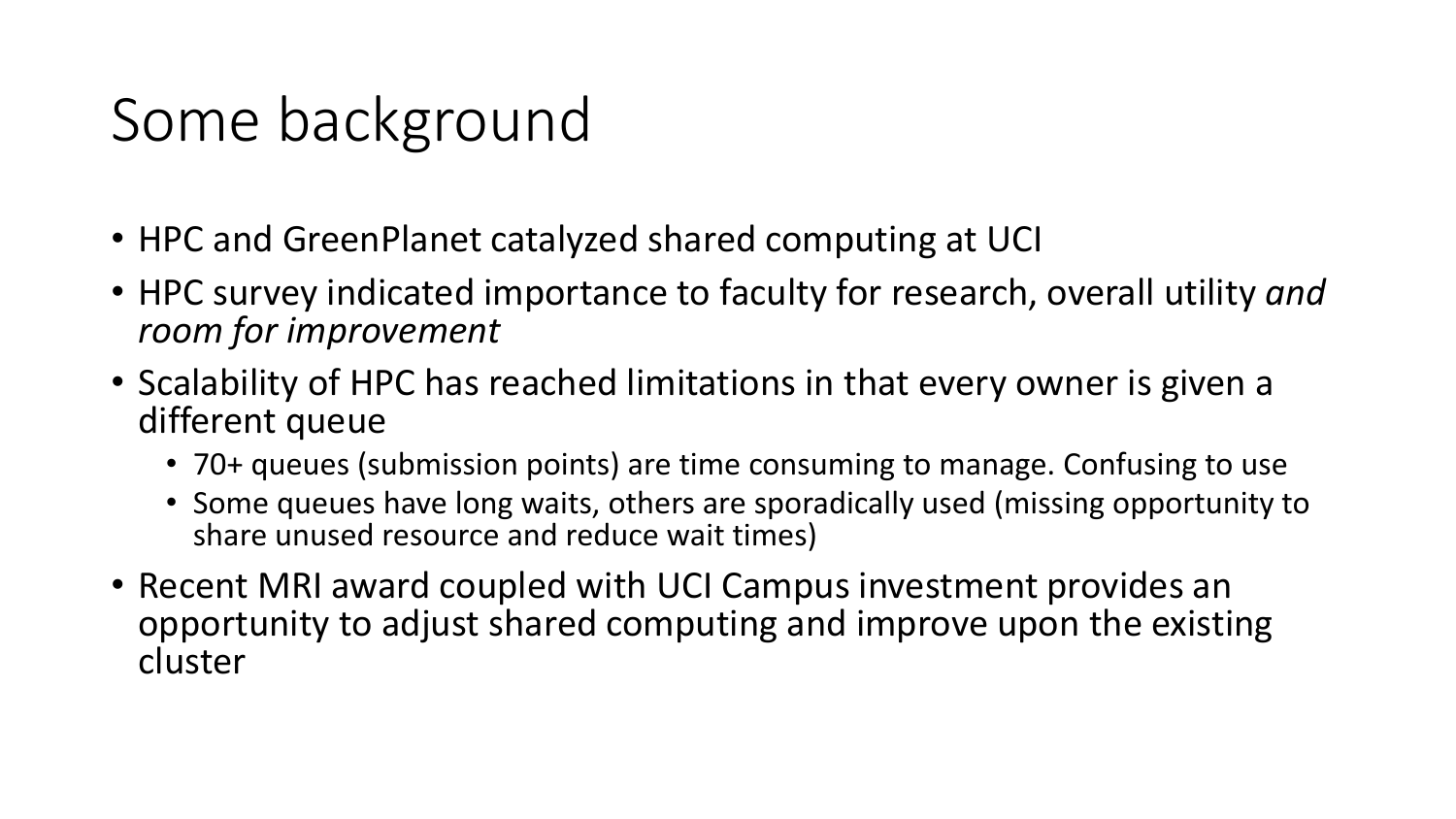# HPC<sup>3</sup> - Goals

- Enables users to have **access to a larger compute/analysis system** than they could reasonably afford "on their own"
- Enables **access to specialized nodes** (e.g. Large memory, GPU (64-bit), deep-learning (32-bit), ..)
- **Fosters a growing community** across UCI to utilize scalable computing (HPC and HTC)\* for their scientific research program and teaching
- **Provides a well-managed software environment** that forms the basis of a "reproducible" scientific instrument
- **Fits "seamlessly"** into the progression of : desktop, lab cluster, campus, national (e.g. XSEDE) and commercial cloud
- Enables **construction of more secure research environments**

\*HPC – High-Performance Computing, HTC – High-Throughput Computing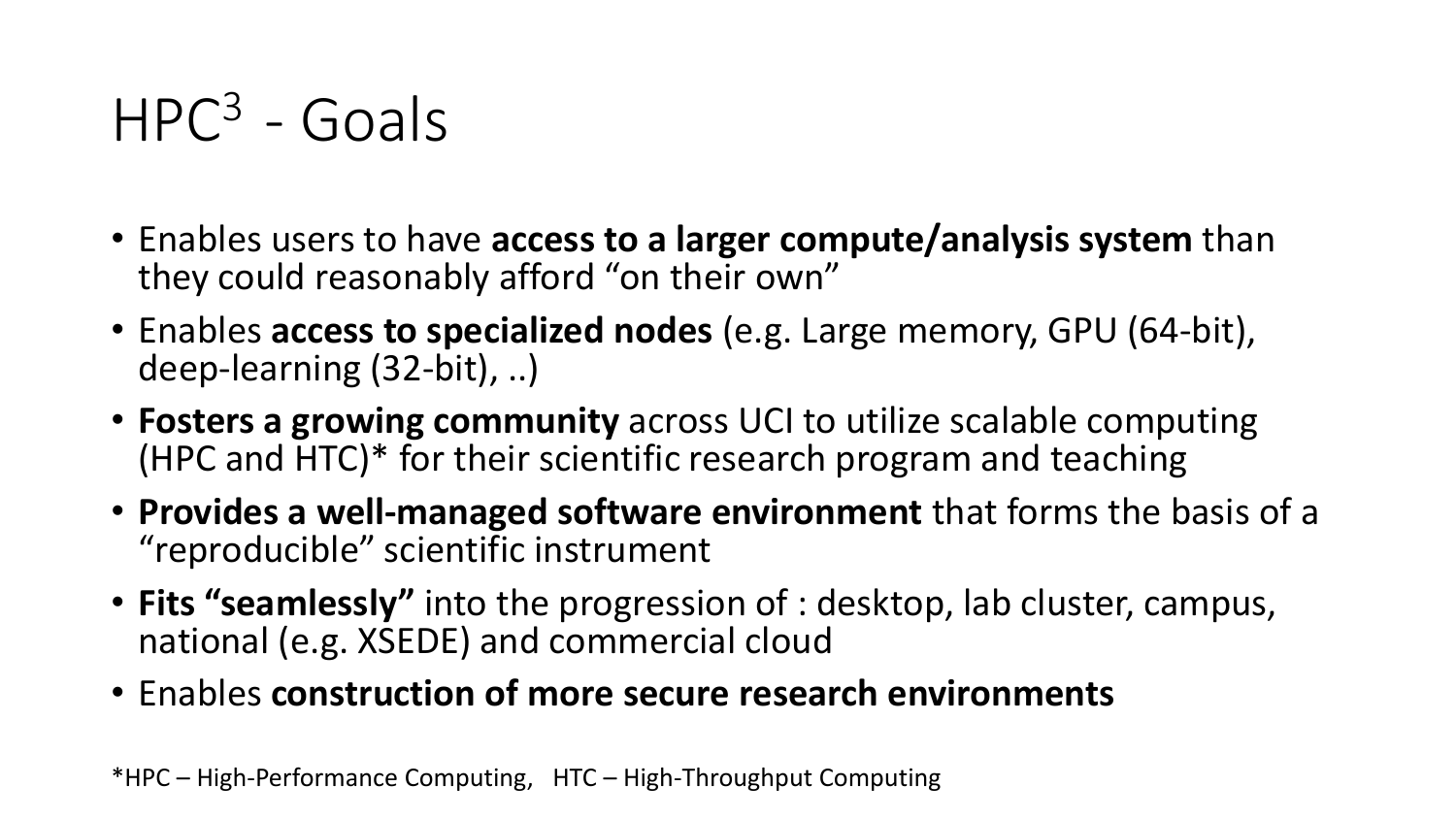### Facilitating sharing of resources

- Fundamental issue How can we enable three different models of acquiring computing cycles to work together on the same platform
	- 1. Condo-style researchers purchase hardware, RCIC manages
	- 2. Granted Fulfill aspirational goal of 200K core hours/year to any UCI researcher who requests (RCI Vision document)
	- 3. Cycle Purchase enable researchers to buy cycles in a manner similar to commercial cloud
- ➢ Approach: Use Core-hour accounting + "free" (non-accounted) cycles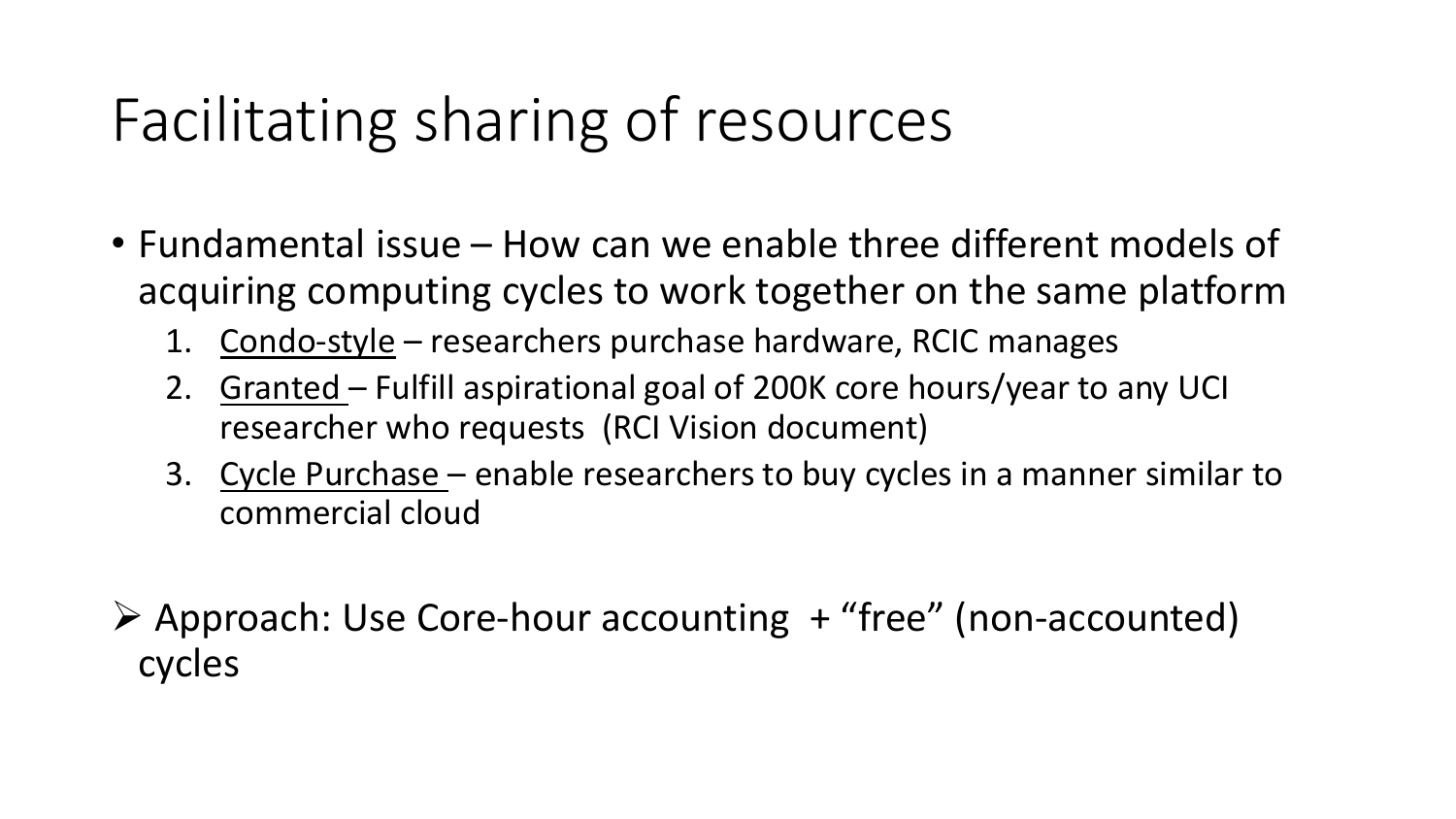# Each job draws from a core-hours accounting bank

- Accounted jobs vs. "free" cycles
	- Accounted Once a job is started, it cannot be killed or pre-empted
	- Free a free (non-accounted) can be killed at anytime
- Three ways of filling your account\*
	- Granted cycles. (UCI core funds purchase hardware to provide enough resource to support granted cycles)
	- Converted. Condo nodes capability converted to core-hours
		- Physical hardware can deliver N-core-hours/year. 0.95N are deposited into an owners account each year he/she has a node (or nodes) in the cluster.
	- Purchased. Hours are pre-purchased (nominally \$.0125/core-hour) in reasonable chunks (e.g.,  $$100$  increments ->  $\sim$  8000 core-hours)

\* Account is a flexible notion. It can be per-user, per-lab or per-group. Multiple users can be authorized to use the same bank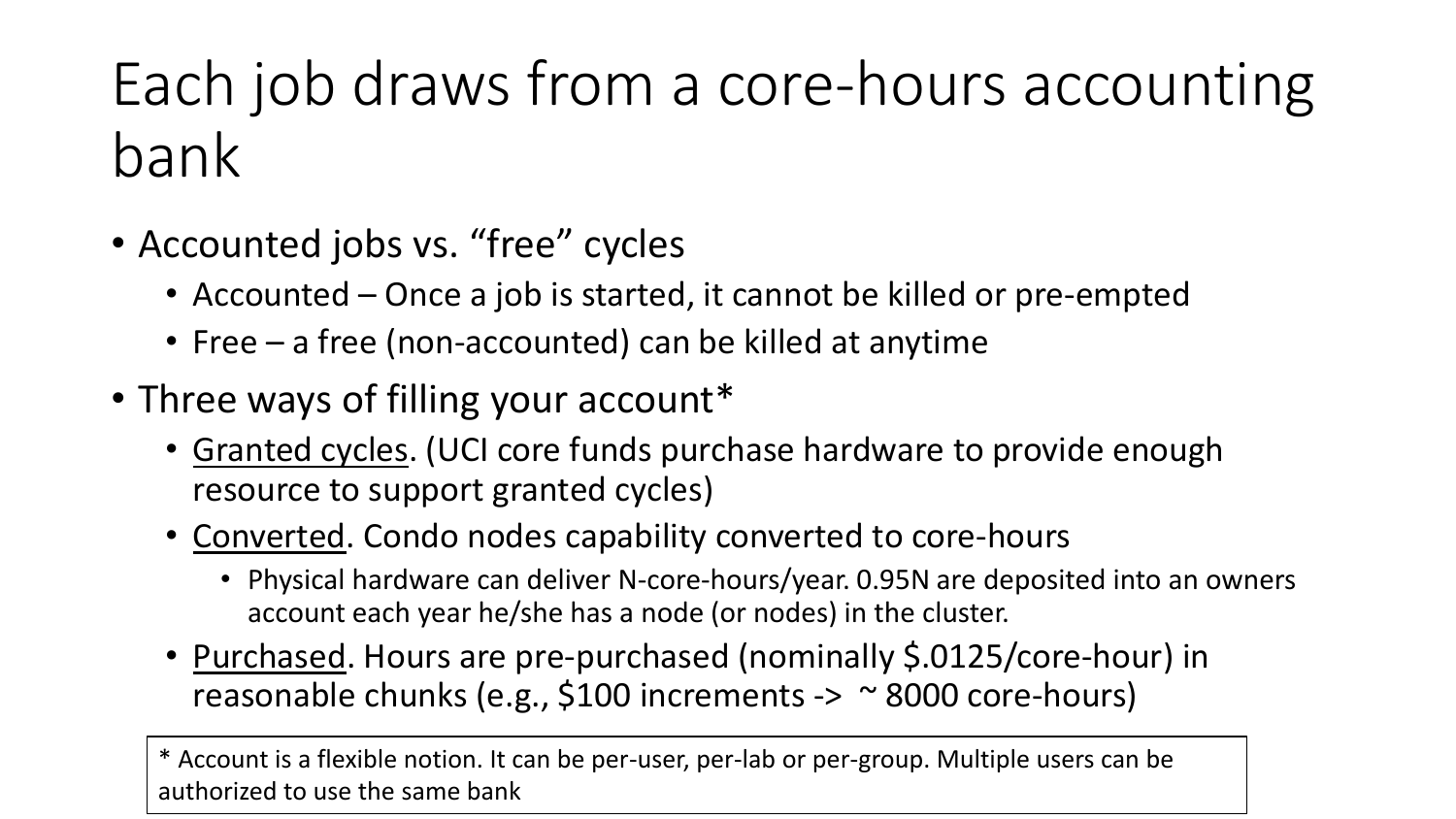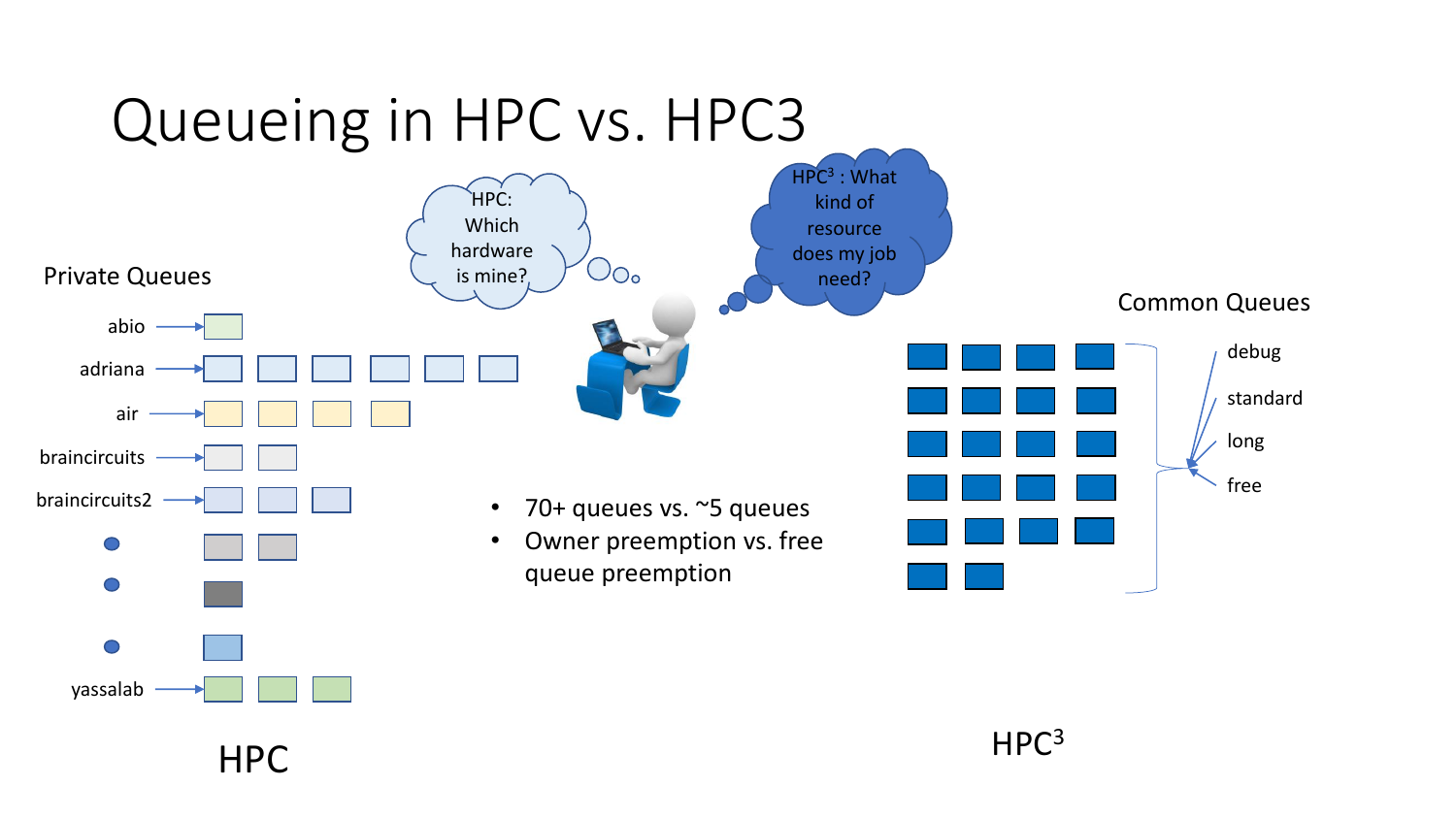#### Major Differences Between HPC and HPC3

| <b>HPC</b>                                            | HPC3                                                                                            |
|-------------------------------------------------------|-------------------------------------------------------------------------------------------------|
| Node owners can kill jobs on their nodes              | Only "free" jobs can be killed                                                                  |
| Most users have access to a small<br>number of queues | Users have access to nearly all queues                                                          |
| Only "free" jobs can span owner and<br>non-owner jobs | All jobs can span nodes as needed                                                               |
|                                                       | Users can be granted core-hours                                                                 |
|                                                       | Users can purchase core-hours                                                                   |
| Users can purchase hardware                           | Users can purchase hardware, but HPC3<br>steering group defines "supported<br>hardware configs" |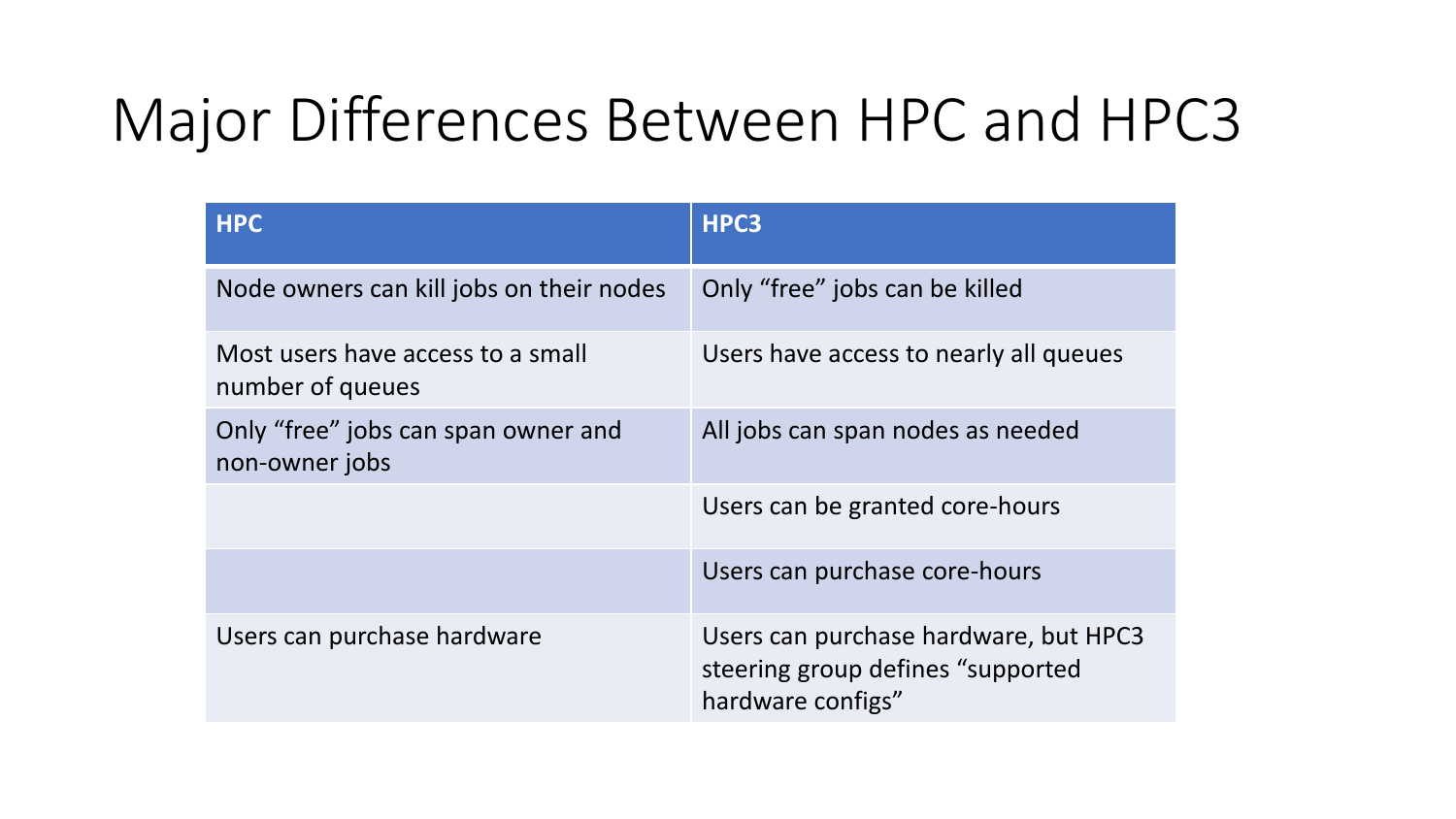### Fair Queueing + No Oversubscription

- No oversubscription
	- If you own X% of the total cluster, your starting account balance is ~ X% of the total number hours that can be delivered in a year by the entire cluster.
- Fair Queuing
	- Non-FIFO. Jobs arriving earlier in the queue are not guaranteed to schedule first.
		- Want to prevent a large number of jobs from User A blocking a small number of jobs from user Z
- Bias towards "interactive" turnaround for small debugging jobs
	- Optimize people time for the "debug" process. Small core count + short time duration jobs should schedule as quickly as possible
- Fair running
	- If you are running an accounted job, once your job is started, it will not be pre-empted/killed
- Free cycles
	- Users who "pick up spare cycles" can have their jobs killed so that accounted jobs can run as soon as possible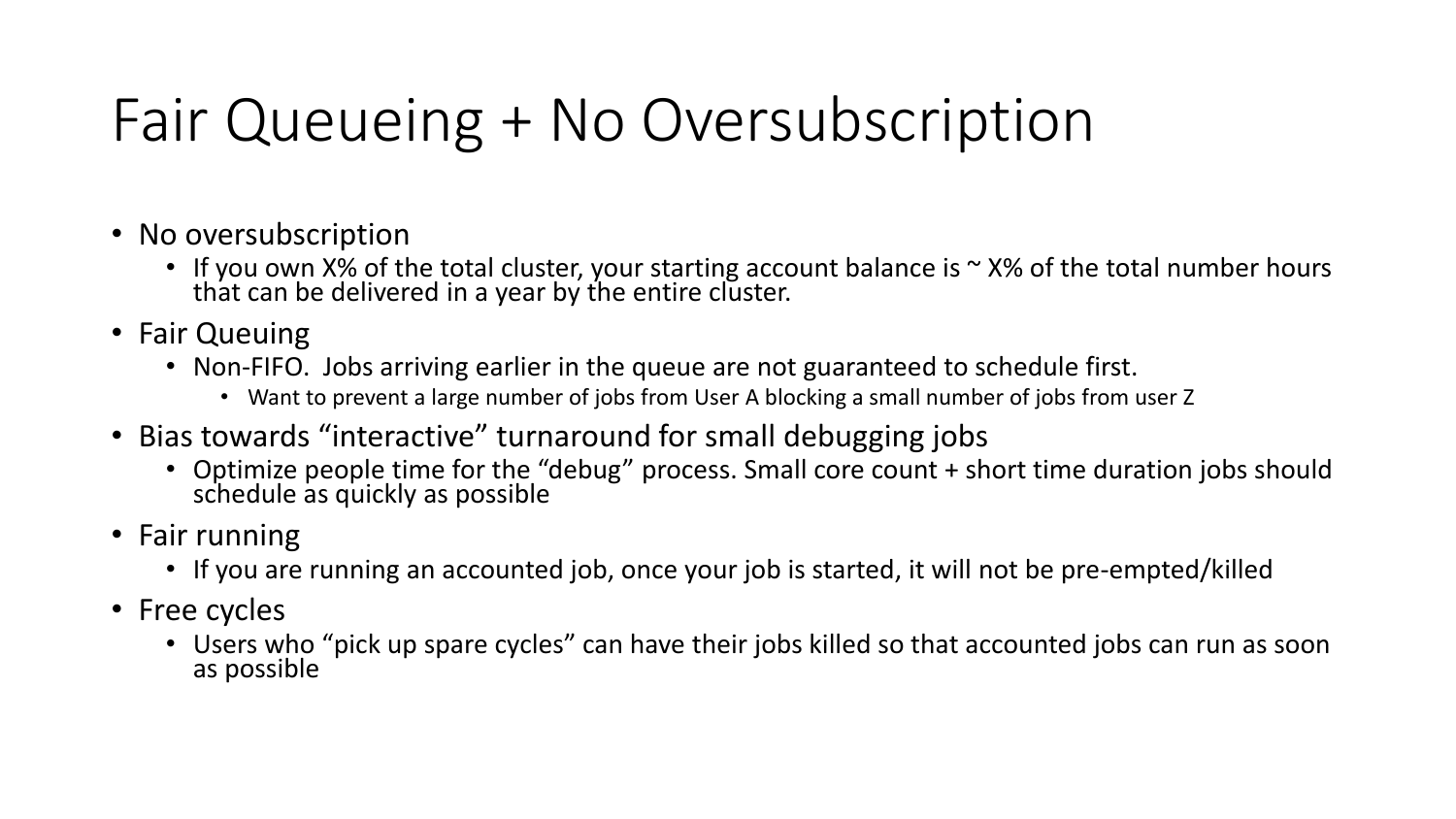#### Some detailed but important policies

- 1. Hardware sunset HPC3 will define an upfront policy of when nodes are taken out of the cluster/no-longer count for core-hours
	- Likely: Hardware Warranty + 1 year
- 2. Cores are "cores + memory". Jobs requiring more memory will need to request more cores to fulfil needs
- 3. GPUs accounted for separately. Policy still being worked out.
- 4. Overlapping operation of HPC and HPC3
	- Goal : overlap does not last for more than a year. More discussion is planned to ensure any impacts are addressed.
- 5. Converting nodes from HPC to HPC3
	- Supported and encouraged.
	- Only "compatible" (e.g. connected to network, able to run CentOS7,… )
	- Treated as condo nodes for computing core-hours.
	- Will sunset per standard HPC3 policy.
	- No additional \$\$ cost to owner to make this transfer.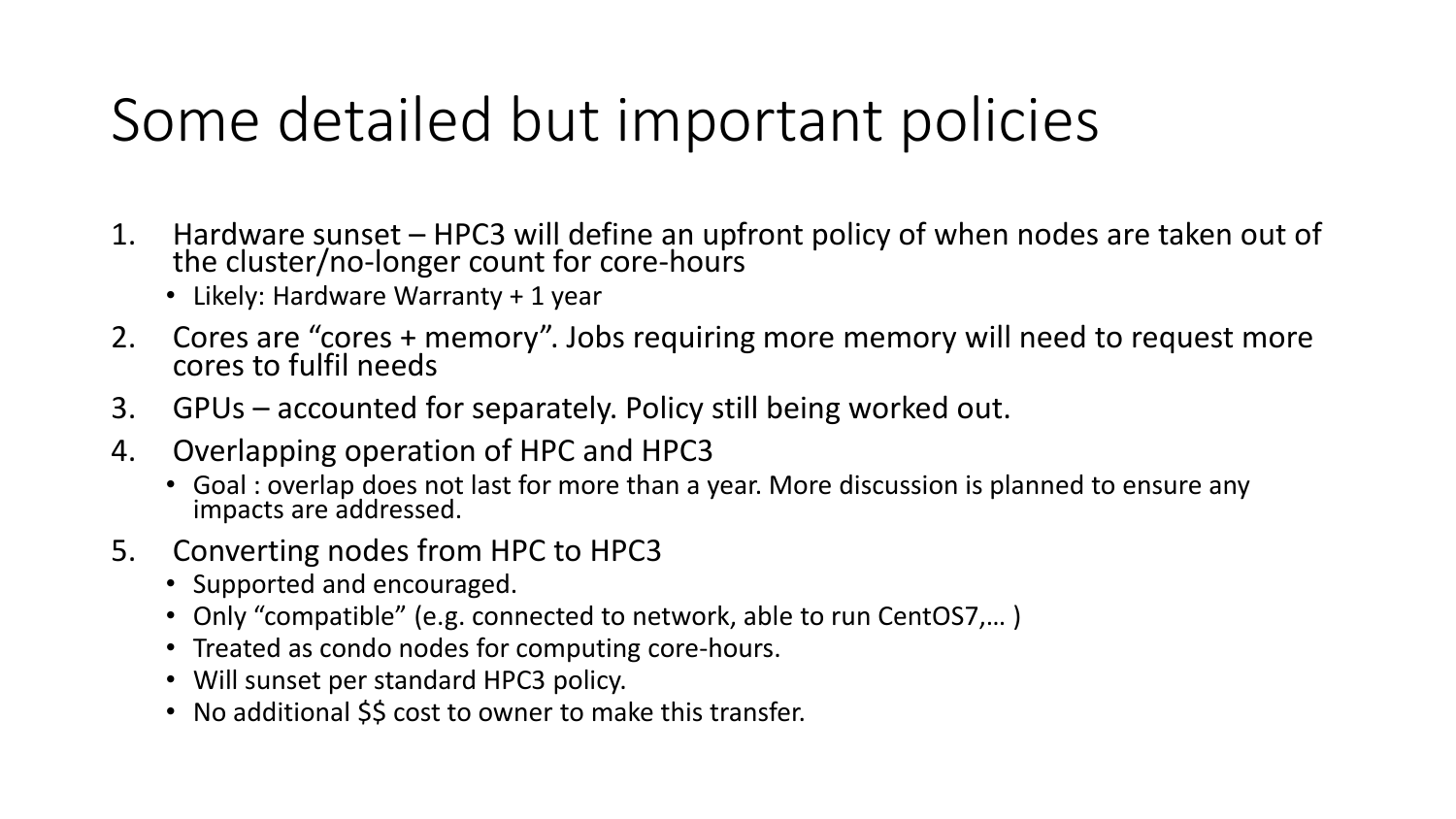# Flexibility in "Who runs when" Policy

- Will put in place a "next-to-run" queue that costs about 2X/core-hour.
	- Provides a mechanism for users to elevate their priority to meet paper/grant/other deadlines
	- "kill" free jobs to make room for next-to-run job.
	- Jumps ahead of all other standard jobs, but will NOT kill any accounted job
	- Competes fairly with all other next-to-run jobs when there are conflicting requests
- Admin intervention
	- In rare cases, admins can elevate priority of jobs to meet grant/paper deadlines
- "Fair" queueing isn't ever perfect (no priority system is perfect!), specific details of policy can be adjusted over time so that HPC3 works better for UCI researchers.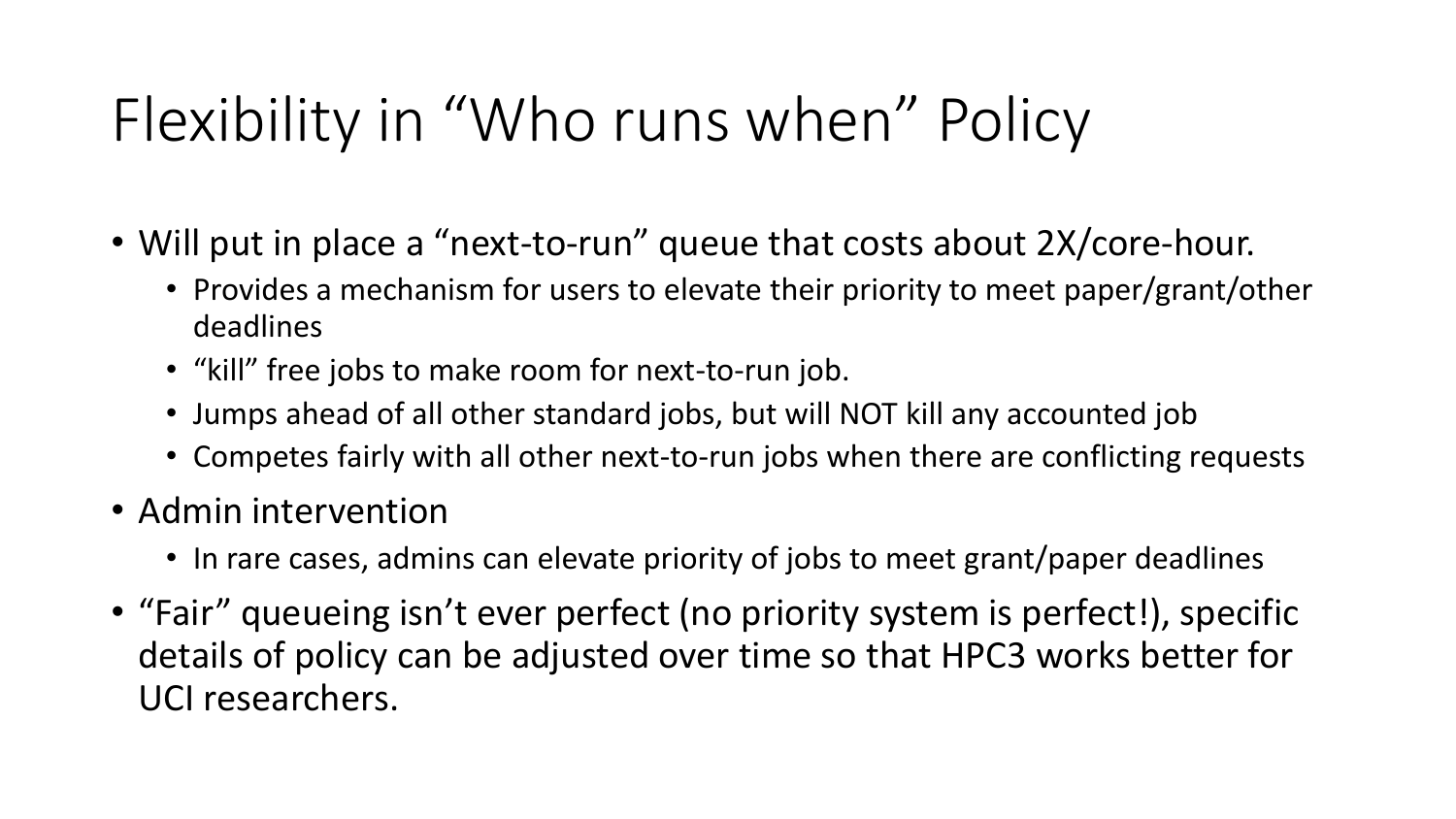# The key "shortcoming" of core-hour accounting

- An unused core is "lost forever" computing
- $\rightarrow$  If banks are not spent down on a regular basis, It is possible that the sum of all remaining "funds" are more than the cluster can physically deliver
	- This is the case where the cluster is not over-allocated but is *under-utilized*.
- HPC<sup>3</sup> may need a "use it or lose it" policy on hours
	- Will compute an "automated debit" to deduct hours *only if the total utilization* is less than a pre-determined threshold (~80%).
	- For several months, will only perform the computation, no actual debiting will occur.
	- Utilization is defined as "allocated hours", not how efficiently different codes run.
	- Want to support common, cyclic usage mode of "perform a large amount of computing, then do no computing while analyzing results"